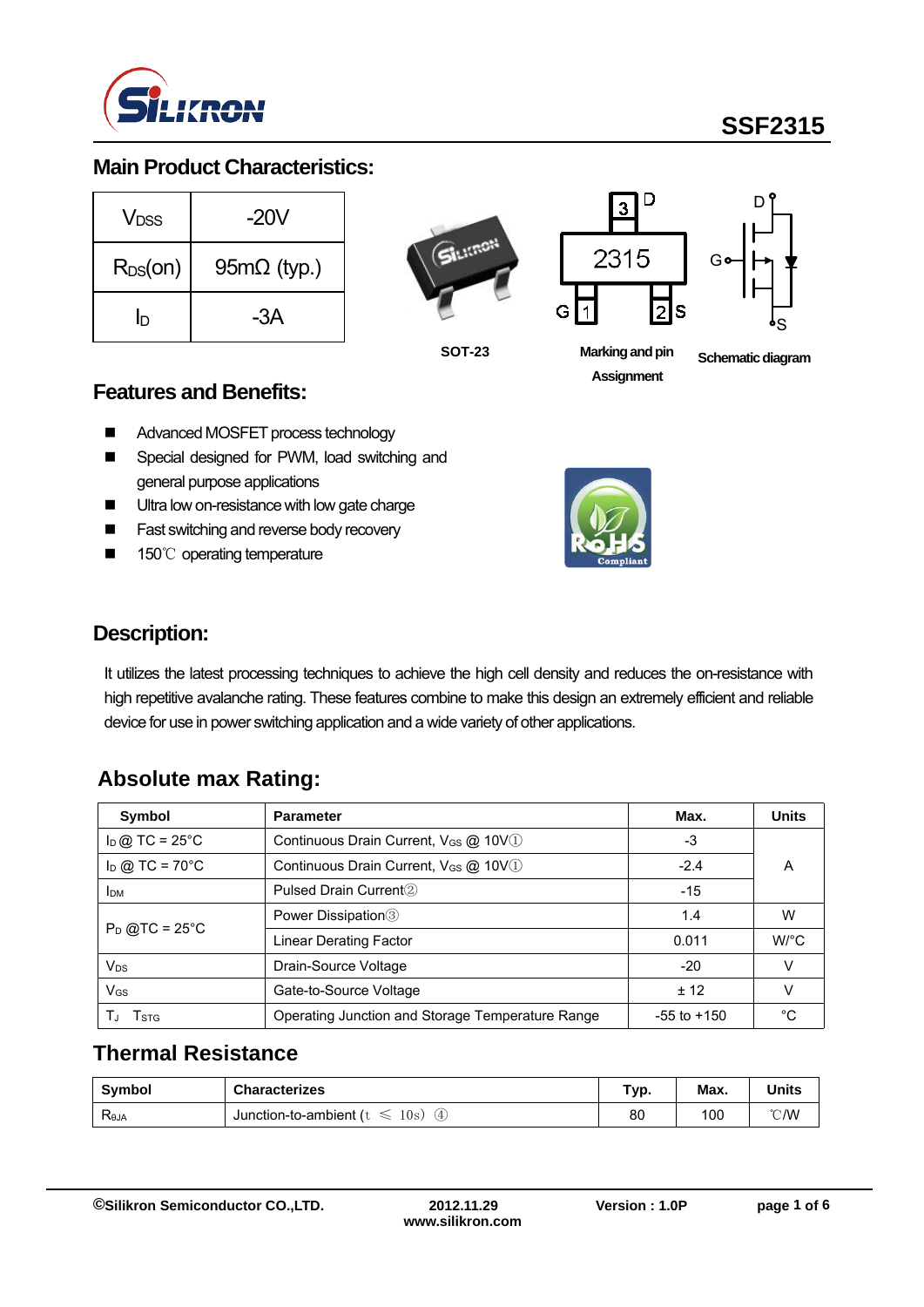

| <b>Symbol</b>       | <b>Parameter</b>                     | Min.                     | Typ. | Max.   | <b>Units</b> | <b>Conditions</b>                        |
|---------------------|--------------------------------------|--------------------------|------|--------|--------------|------------------------------------------|
| $V_{(BR)DSS}$       | Drain-to-Source breakdown voltage    | $-20$                    |      |        | V            | $V_{GS} = 0V$ , ID = -250µA              |
|                     |                                      | $\overline{\phantom{0}}$ | 95   | 130    |              | $V_{GS} = -4.5V, I_D = -2.8A$            |
| $R_{DS(on)}$        | Static Drain-to-Source on-resistance |                          | 128  | 160    | $m\Omega$    | $V_{GS} = -2.5V, I_D = -2A$              |
| $V_{GS(th)}$        | Gate threshold voltage               | $-0.5$                   |      | $-1.0$ | $\vee$       | $V_{DS} = V_{GS}$ , $I_D = -250 \mu A$   |
| $I_{DSS}$           | Drain-to-Source leakage current      |                          |      | $-1$   | μA           | $V_{DS}$ = -20V, $V_{GS}$ = 0V           |
|                     |                                      |                          |      | 100    |              | $V_{GS} = 12V$                           |
| <b>I</b> GSS        | Gate-to-Source forward leakage       |                          |      | $-100$ | nA           | $V_{GS} = -12V$                          |
| $Q_{g}$             | Total gate charge                    |                          | 8.5  |        |              | $I_D = -3A$ ,                            |
| $Q_{gs}$            | Gate-to-Source charge                |                          | 1.2  |        | nC           | $V_{DS}$ = -10V,                         |
| $Q_{gd}$            | Gate-to-Drain("Miller") charge       |                          | 2.1  |        |              | $V_{GS} = -4.5V$                         |
| $t_{d(on)}$         | Turn-on delay time                   |                          | 7.2  |        |              |                                          |
| $t_{r}$             | Rise time                            |                          | 36   |        |              | $V_{GS} = -4.5V$ , VDS= $-10V$ ,         |
| $t_{d(\text{off})}$ | Turn-Off delay time                  |                          | 53   |        | ns           | $I_D$ =-3A, R <sub>GEN</sub> =3 $\Omega$ |
| tr                  | Fall time                            |                          | 56   |        |              |                                          |
| $C_{\text{iss}}$    | Input capacitance                    |                          | 560  |        |              | $V_{GS} = 0V$                            |
| $C_{\rm oss}$       | Output capacitance                   |                          | 80   |        | pF           | $V_{DS}$ = -10V                          |
| C <sub>rss</sub>    | Reverse transfer capacitance         |                          | 70   |        |              | $f = 1$ MHz                              |

# **Electrical Characterizes** @T<sub>A</sub>=25℃ unless otherwise specified

# **Source-Drain Ratings and Characteristics**

| Symbol                     | <b>Parameter</b>                 | Min. | Typ. | Max.   | <b>Units</b> | <b>Conditions</b>                   |
|----------------------------|----------------------------------|------|------|--------|--------------|-------------------------------------|
|                            | <b>Continuous Source Current</b> |      |      | -3     | A            | MOSFET symbol<br>D۱                 |
| <sub>s</sub>               | (Body Diode)                     |      |      |        |              | showing the<br>G⊶                   |
| <b>I</b> <sub>SM</sub>     | <b>Pulsed Source Current</b>     |      |      | -15    | Α            | integral reverse                    |
|                            | (Body Diode)                     |      |      |        |              | p-n junction diode.<br>۰s           |
| $\mathsf{V}_{\mathsf{SD}}$ | Diode Forward Voltage            |      |      | $-1.2$ | V            | $IS=-1A$ , $VGS=0V$                 |
| $t_{\rm ff}$               | Reverse Recovery Time            |      | 37   |        | ns           | $T_J = 25^{\circ}C$ , $I_F = -4A$ , |
| $Q_{rr}$                   | Reverse Recovery Charge          |      | 27   |        | nС           | $di/dt = 100A/\mu s$                |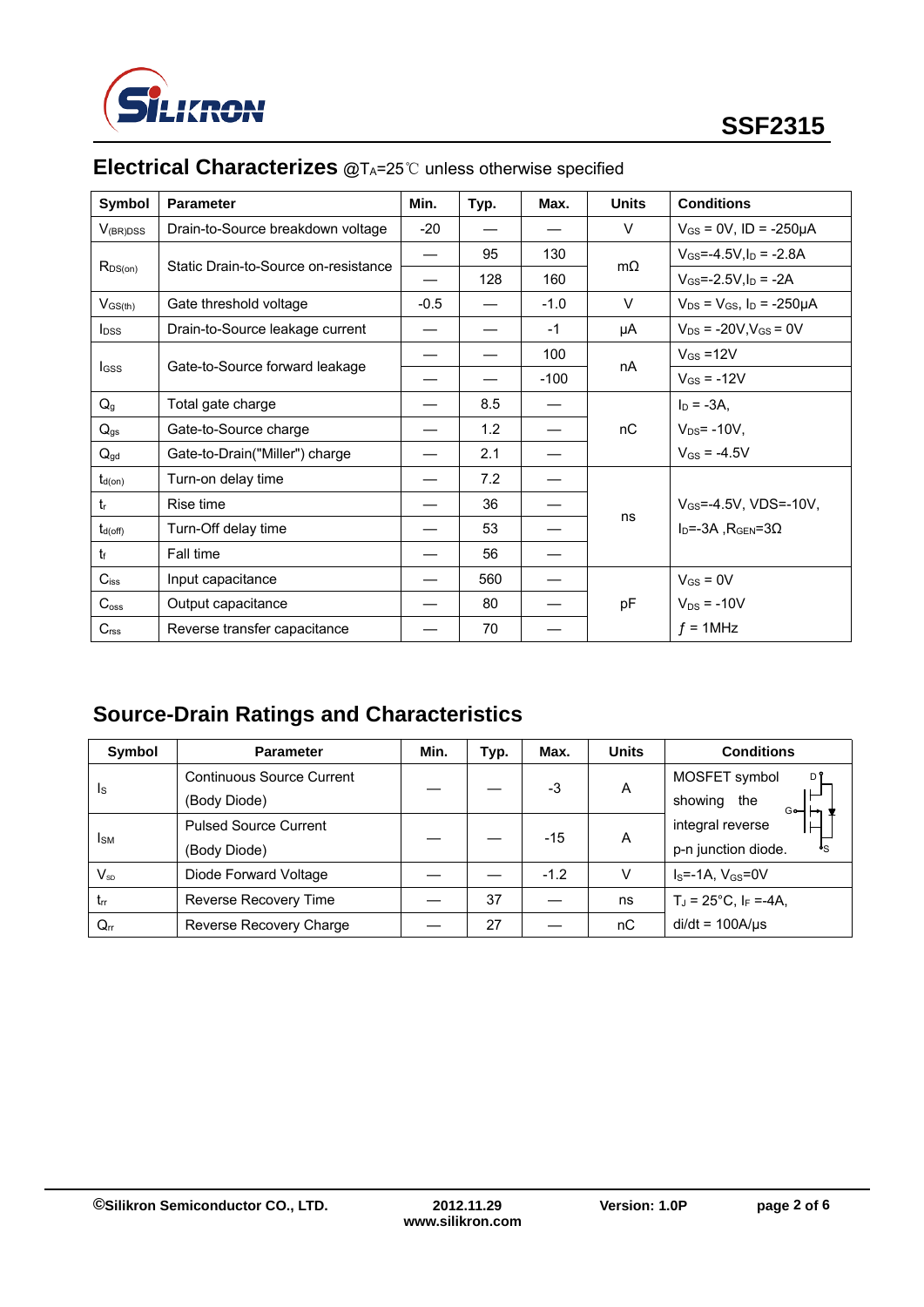

### **Test circuits and Waveforms**



**Switching time test circuit:**

**Switch Waveforms:**



#### **Notes:**

- ①The maximum current rating is limited by bond-wires.
- ②Repetitive rating; pulse width limited by max. junction temperature.
- ③The power dissipation PD is based on max. junction temperature, using junction-to-case thermal resistance.
- ④The value of RθJA is measured with the device mounted on 1in 2 FR-4 board with 2oz. Copper, in a still air environment with TA =25°C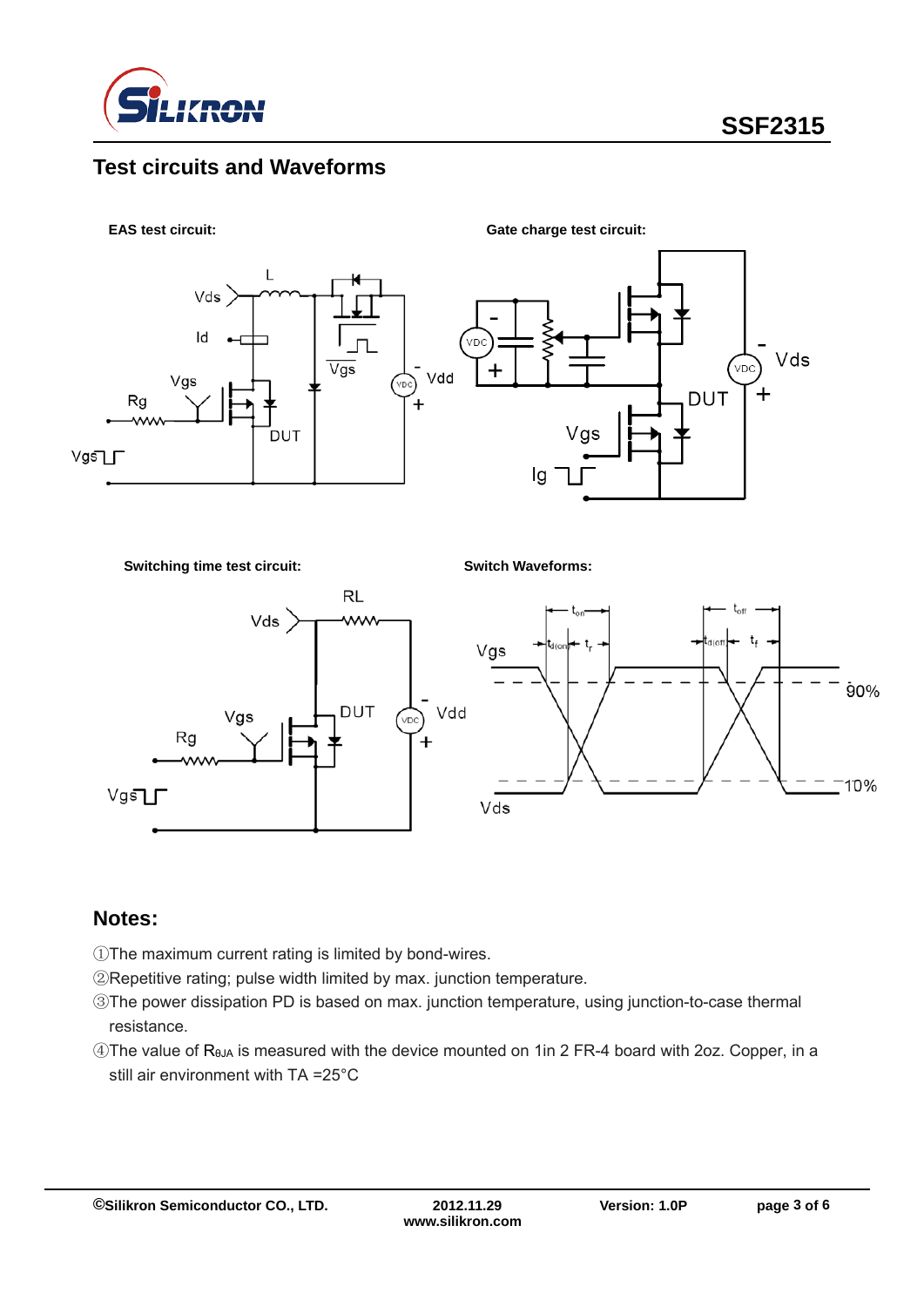

# **SSF2315**

# **Mechanical Data**:

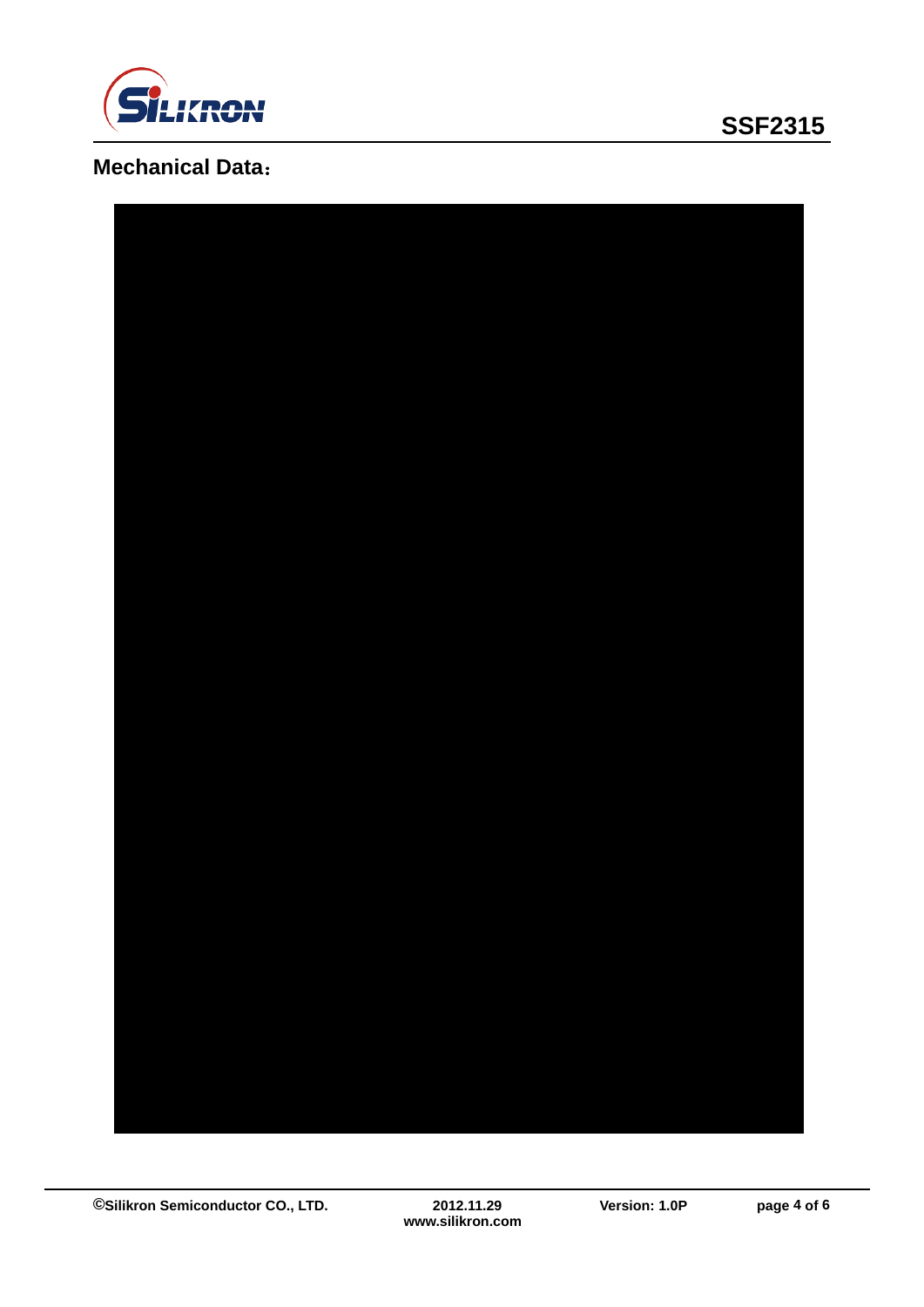

# **Ordering and Marking Information**

| <b>Device Marking: 2315</b> |                                    |  |
|-----------------------------|------------------------------------|--|
|                             | Package (Available)                |  |
|                             | <b>SOT-23</b>                      |  |
|                             | <b>Operating Temperature Range</b> |  |
|                             | $C: -55$ to 150 °C                 |  |
|                             |                                    |  |
|                             |                                    |  |

# **Devices per Unit**

|               |      | Package   Units/   Tubes/Inner | Units/Inner | Inner                     | <b>Units/Carton</b> |
|---------------|------|--------------------------------|-------------|---------------------------|---------------------|
| Type          | Tube | <b>Box</b>                     | Box         | <b>Boxes/Carton   Box</b> |                     |
|               |      |                                |             | <b>Box</b>                |                     |
| <b>SOT-23</b> | 3000 | 10                             | 30000       |                           | 120000              |

## **Reliability Test Program**

| <b>Test Item</b>   | <b>Conditions</b>                                      | <b>Duration</b> | <b>Sample Size</b>  |
|--------------------|--------------------------------------------------------|-----------------|---------------------|
| High               | Tj=150℃ @ 80% of                                       | 168 hours       | 3 lots x 77 devices |
| <b>Temperature</b> | Max V <sub>DSS</sub> /V <sub>CES</sub> /V <sub>R</sub> | 500 hours       |                     |
| <b>Reverse</b>     |                                                        | 1000 hours      |                     |
| Bias(HTRB)         |                                                        |                 |                     |
| High               | Tj=150℃@ 100% of                                       | 168 hours       | 3 lots x 77 devices |
| <b>Temperature</b> | Max V <sub>GSS</sub>                                   | 500 hours       |                     |
| Gate               |                                                        | 1000 hours      |                     |
| Bias(HTGB)         |                                                        |                 |                     |